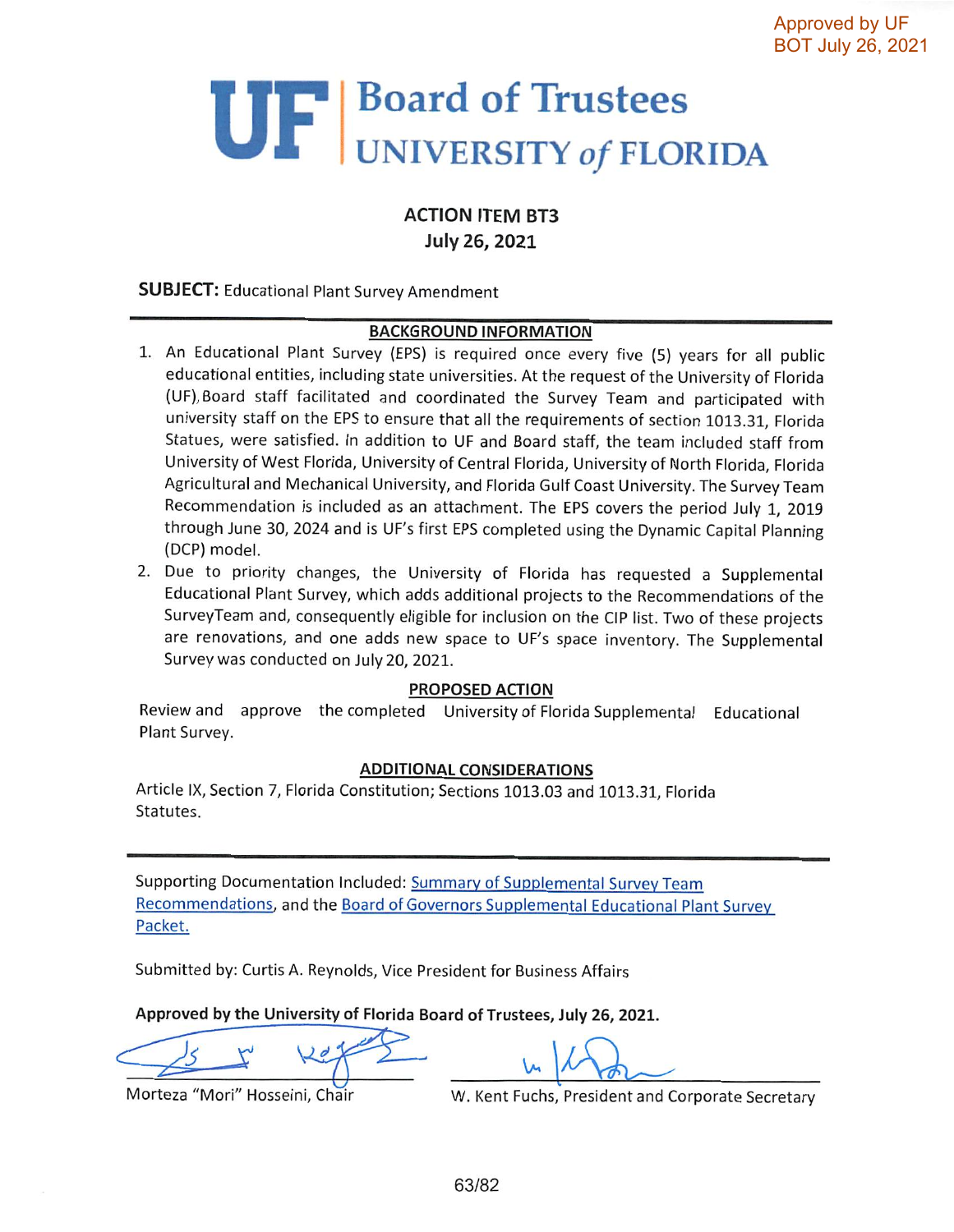

Amended Needs Assessment

**Supplemental Survey Year:** 2021 **EPS Survey Year :** 2018-2019 **University :** UF **Report Term :** 201801

This report includes the sum of the room areas rolled up at the University level for the Five Year Educational Plant Survey report. It includes all sites with room spaces that meet the following criteria:

- Users have been funded using Education General fund category.
- Space needs exclude flag is N
- The space use code is in the following category groups: 01 CLASSROOM, 02 TEACHING LAB, 03 STUDY, 04 RESEARCH LAB, 05 OFFICE, 06 - AUDITORIUM, 07 - INSTRUCTIONAL\_MEDIA, 09 - CAMPUS\_SUPPORT\_SERVICE, 12 - GYMNASIUM

#### Page **1** of **2**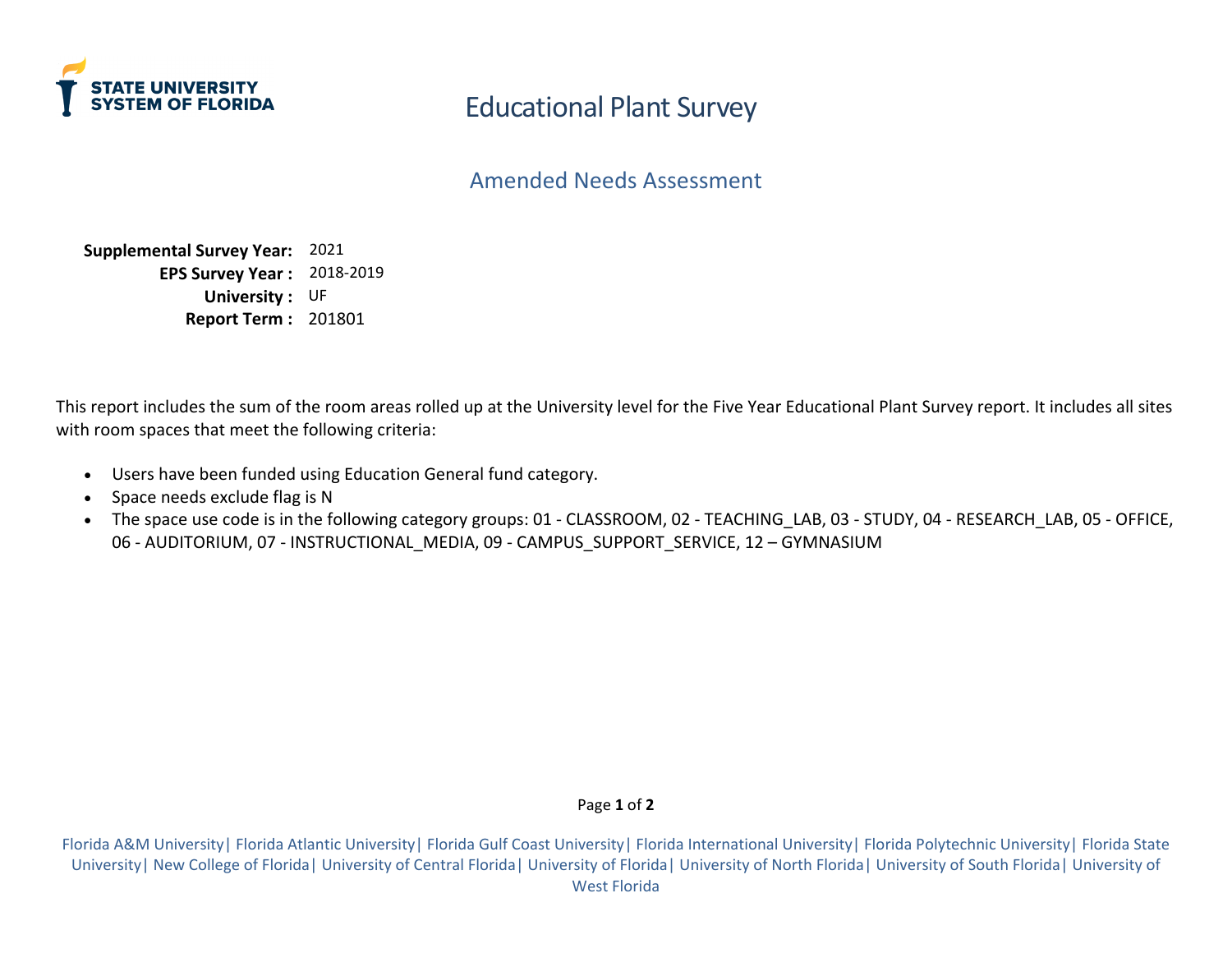

|                                |                  |              | <b>Teaching</b> |               | <b>Research</b> |                   | <b>Instructional</b> |              | <b>Campus</b><br><b>Support</b> | <b>Total</b> |
|--------------------------------|------------------|--------------|-----------------|---------------|-----------------|-------------------|----------------------|--------------|---------------------------------|--------------|
| <b>Space Type</b>              | <b>Classroom</b> | <b>Study</b> | Lab             | <b>Office</b> | Lab             | <b>Auditorium</b> | <b>Media</b>         | Gymnasium    | <b>Service</b>                  | <b>NASF</b>  |
| Space needs by Space type      | 333,889          | 689,175      | 417,362         | 1,148,625     | 957,188         | 83,472            | 153,150              | 166,945      | 216,324                         | 4,166,130    |
| <b>Current Inventory (Main</b> |                  |              |                 |               |                 |                   |                      |              |                                 |              |
| Campus)                        | 280,611          | 368,456      | 338,109         | 1,200,267     | 546,424         | 68,595            | 5,533                | 43,227       | 141,803                         | 2,993,025    |
| Net Space needs                | 53,278           | 320,719      | 79,253          | $-51,642$     | 410,764         | 14,877            | 147,617              | 123,718      | 74,521                          | 1,173,105    |
| Percent of Space needs met     | 84%              | 53%          | 81%             | 104%          | 57%             | 82%               | 4%                   | 26%          | 66%                             | 72%          |
| Unsatisfactory space to be     |                  |              |                 |               |                 |                   |                      |              |                                 |              |
| terminated                     | 0                | 0            | 0               | 0             | 0               | $\mathbf 0$       | 0                    | $\mathbf{0}$ | 0                               | 0            |
| Unsatisfactory space to be     |                  |              |                 |               |                 |                   |                      |              |                                 |              |
| demolished                     | 3,927            | 2,959        | 11,141          | 26,354        | 1,874           | 4,252             | 0                    | 0            | 1,405                           | 51,912       |
| Ineligible Space for Space     |                  |              |                 |               |                 |                   |                      |              |                                 |              |
| Calculation                    | 4,326            | 1,701        | 10,052          | 49,998        | 83,191          | 12,075            | $\underline{0}$      | 0            | 1,777                           | 163,120      |
| Net Space needs                | 61,531           | 325,379      | 100,446         | 24,710        | 495,829         | 31,204            | 147,617              | 123,718      | 77,703                          | 1,388,137    |
| Percent of Space needs met     | 82%              | 53%          | 76%             | 98%           | 48%             | 63%               | 4%                   | 26%          | 64%                             | 67%          |
| Unsatisfactory space with no   |                  |              |                 |               |                 |                   |                      |              |                                 |              |
| action required                | $\mathbf 0$      | 0            | $\mathbf 0$     | 0             | 0               | $\mathbf 0$       | $\mathbf 0$          | $\Omega$     | 0                               | $\mathbf{0}$ |
| Net Space needs                | 61,531           | 325,379      | 100,446         | 24,710        | 495,829         | 31,204            | 147,617              | 123,718      | 77,703                          | 1,388,137    |
| Percent of Space needs met     | 82%              | 53%          | 76%             | 98%           | 48%             | 63%               | 4%                   | 26%          | 64%                             | 67%          |
| Unsatisfactory Space to be     |                  |              |                 |               |                 |                   |                      |              |                                 |              |
| Remodeled/Renovated            | 4,675            | 1,142        | 41,215          | 120,947       | 59,841          | 3,153             | $\Omega$             | $\mathbf 0$  | 14,018                          | 244,991      |
| Net Space needs                | 61,531           | 325,379      | 100,446         | 24,710        | 495,829         | 31,204            | 147,617              | 123,718      | 77,703                          | 1,388,137    |
| Percent of Space needs met     | 82%              | 53%          | 76%             | 98%           | 48%             | 63%               | 4%                   | 26%          | 64%                             | 67%          |
| Projects under construction    | $\Omega$         | 1,628        | 10,073          | 15,176        | 10,351          | $\Omega$          | $\Omega$             | $\Omega$     | 283                             | 37,511       |
| Net Space needs                | 61,531           | 323,751      | 90,373          | 9,534         | 485,478         | 31,204            | 147,617              | 123,718      | 77,420                          | 1,350,626    |
| Percent of Space needs met     | 82%              | 53%          | 78%             | 99%           | 49%             | 63%               | 4%                   | 26%          | 64%                             | 68%          |

#### Page **2** of **2**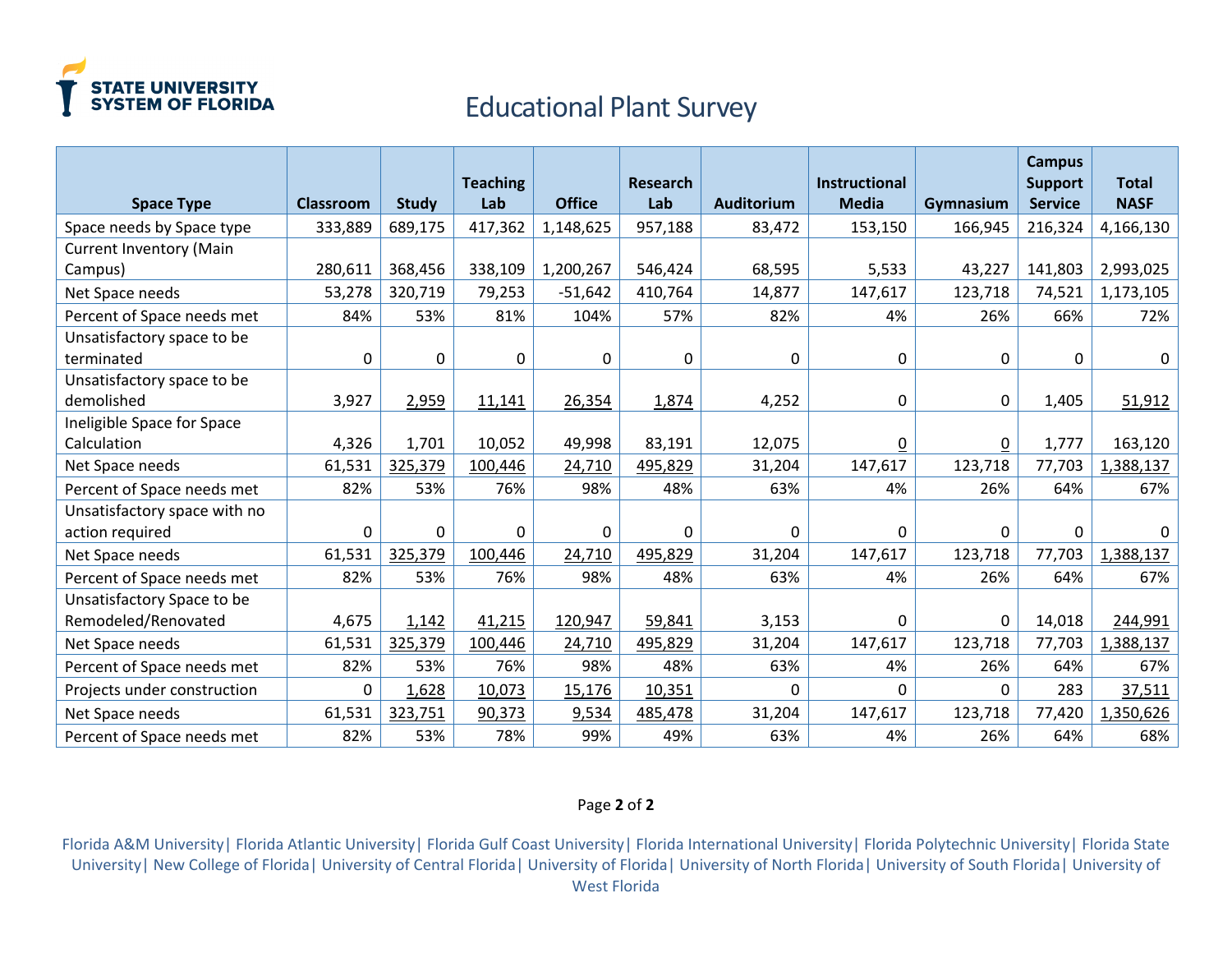

# Amended Demolition

**Supplemental Survey Year:** 2021 **EPS Survey Year :** 2018-2019 **University :** UF

This report includes the sum of the room areas rolled up at the building level for the Five Year Educational Plant Survey report. The buildings have been flagged by the University as 'Unsatisfactory Space (Demolition)'. It includes all sites with room spaces that meet the following criteria:

- Users have been funded using Education General fund category during the selected term.
- Space needs exclude flag is N
- The space use code is in the following category groups: 01 CLASSROOM, 02 TEACHING LAB, 03 STUDY, 04 RESEARCH LAB, 05 OFFICE, 06 - AUDITORIUM, 07 - INSTRUCTIONAL MEDIA, 09 - CAMPUS SUPPORT SERVICE, 12 – GYMNASIUM

Page **1** of **2**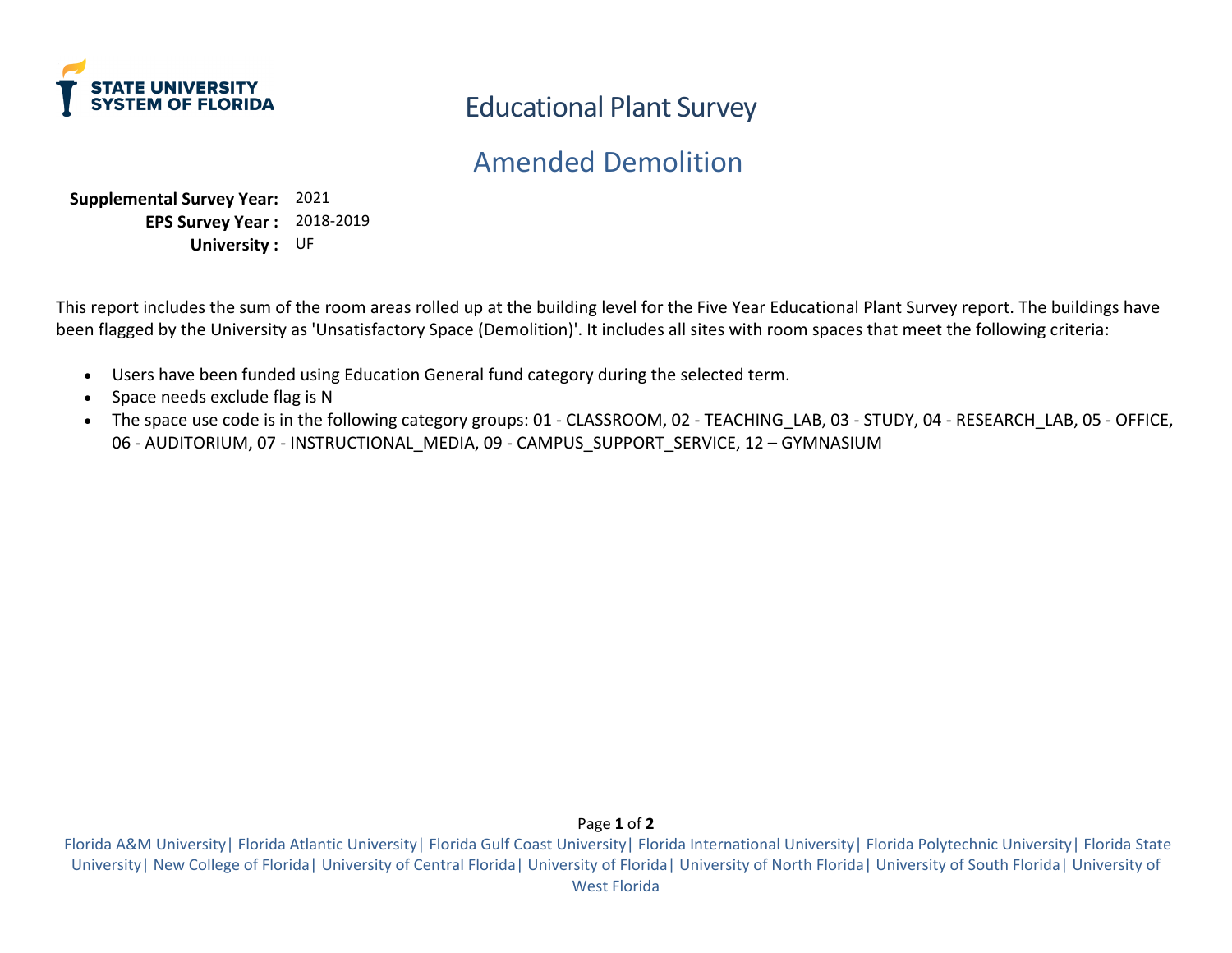

| Site | Site        | <b>Building</b> | Building | <b>Building</b> |                 |     | <b>Teaching</b> |               | Research    |            | Instructional |                   | <b>Campus</b><br>Support |                     |
|------|-------------|-----------------|----------|-----------------|-----------------|-----|-----------------|---------------|-------------|------------|---------------|-------------------|--------------------------|---------------------|
| ID   | <b>Name</b> | <b>Name</b>     | ID       | Condition       | Classroom Study |     | Lab             | Office        | Lab         | Auditorium | Media         | Gymnasium Service |                          | <b>BE Fund Cat</b>  |
|      |             |                 |          | Unsatisfactory  |                 |     |                 |               |             |            |               |                   |                          |                     |
|      | Main        | *Teaching       |          | space to be     |                 |     |                 |               |             |            |               |                   |                          |                     |
|      | 0001 Campus | Support         | 0087     | demolished      | $\overline{0}$  | 10  | 0               | 1,032         | $ 0\rangle$ | 0          | 0             | $\overline{0}$    | 10                       | <b>EDUC GENERAL</b> |
|      |             |                 |          | Unsatisfactory  |                 |     |                 |               |             |            |               |                   |                          |                     |
|      | Main        | *Mehrhof        |          | space to be     |                 |     |                 |               |             |            |               |                   |                          |                     |
|      | 0001 Campus | Hall            | 0559     | demolished      | 0               | 10  | 0               | 3,117         | $ 0\rangle$ | 0          | 0             | $\overline{0}$    | 10                       | <b>EDUC GENERAL</b> |
|      |             |                 |          | Unsatisfactory  |                 |     |                 |               |             |            |               |                   |                          |                     |
|      | Main        | *Florida        |          | space to be     |                 |     |                 |               |             |            |               |                   |                          |                     |
|      | 0001 Campus | Sea Grant 0803  |          | demolished      | I٥              | l0  | 0               | 2,054         | $ 0\rangle$ | 0          | 0             | 10                | lo                       | <b>EDUC GENERAL</b> |
|      |             |                 |          | Unsatisfactory  |                 |     |                 |               |             |            |               |                   |                          |                     |
|      | Main        | *McCarty        |          | space to be     |                 |     |                 |               |             |            |               |                   |                          |                     |
|      | 0001 Campus | <b>Annex A</b>  | 0810     | demolished      | 0               | 10  | 0               | 1,220         | 658         | 0          | 0             | 10                | 10                       | EDUC_GENERAL        |
|      |             | Earle B.        |          | Unsatisfactory  |                 |     |                 |               |             |            |               |                   |                          |                     |
|      | Main        | Phelps          |          | space to be     |                 |     |                 |               |             |            |               |                   |                          |                     |
|      | 0001 Campus | Lab             | 0856     | demolished      | I٥              | 355 | 305             | $3,546$ 1,216 |             | 0          | 0             | $\overline{0}$    | 10                       | <b>EDUC GENERAL</b> |
|      |             |                 |          | Unsatisfactory  |                 |     |                 |               |             |            |               |                   |                          |                     |
|      | Main        | Public          |          | space to be     |                 |     |                 |               |             |            |               |                   |                          |                     |
|      | 0001 Campus | Safety          | 0027     | demolished      | 10              | 10  | 0               | $1,950$ 0     |             | 0          | 0             | 10                | 26                       | <b>EDUC GENERAL</b> |
|      |             | Lacy            |          |                 |                 |     |                 |               |             |            |               |                   |                          |                     |
|      |             | Rabon           |          |                 |                 |     |                 |               |             |            |               |                   |                          |                     |
|      |             | Chilled         |          |                 |                 |     |                 |               |             |            |               |                   |                          |                     |
|      |             | Water           |          | Unsatisfactory  |                 |     |                 |               |             |            |               |                   |                          |                     |
|      | Main        | Plant           |          | space to be     |                 |     |                 |               |             |            |               |                   |                          |                     |
|      | 0001 Campus | (CWP2)          | 0473     | demolished      | 0               | 144 | 0               | $1,552$ 0     |             | 0          | 0             | 10                | 1,379                    | <b>EDUC GENERAL</b> |
|      |             |                 |          | Unsatisfactory  |                 |     |                 |               |             |            |               |                   |                          |                     |
|      | Main        | Music           |          | space to be     |                 |     |                 |               |             |            |               |                   |                          |                     |
|      | 0001 Campus | Building        | 0117     | demolished      | 3,927           |     | 2,460 10,836    | $11,883$ 0    |             | 4,252      | 0             | 10                | 10                       | <b>EDUC GENERAL</b> |

\*These buildings are flagged for demolition, or have already been demolished since the 2018 survey in accordance with Board of Governors Regulation 9.004, Razing of Buildings.

## Page **2** of **2**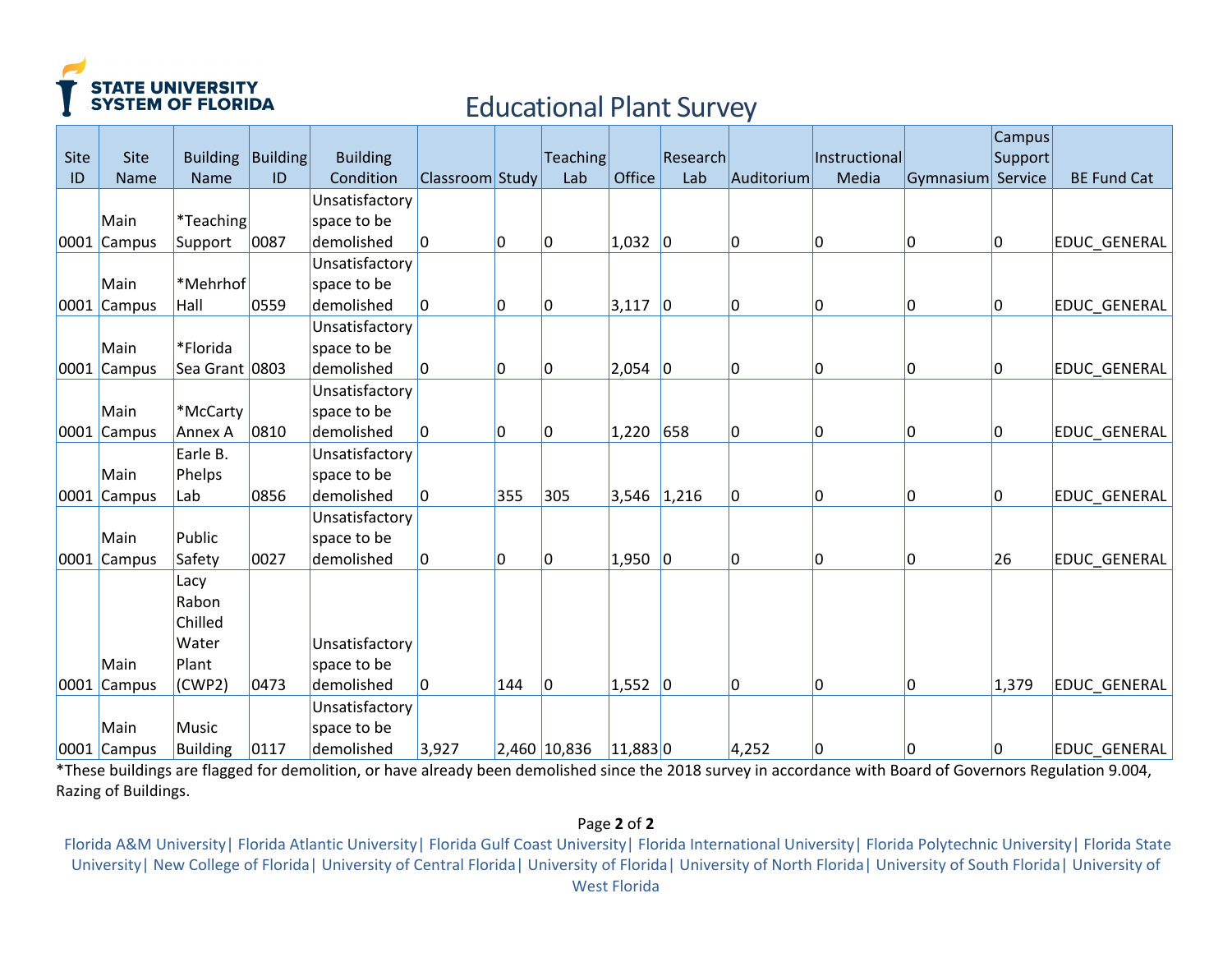

# Amended Unsatisfactory Space to be Remodeled/Renovated

**Supplemental Survey Year:** 2021 **EPS Survey Year :** 2018-2019 **University :** UF

This report includes the sum of the room areas rolled up at the building level for the Five Year Educational Plant Survey report. The buildings have been flagged by the university as 'Remodeling' or 'Renovation'. It includes all sites with room spaces that meet the following criteria:

- Users have been funded using Education General fund category during the selected term.
- Space needs exclude flag is N
- The space use code is in the following category groups: 01 CLASSROOM, 02 TEACHING\_LAB, 03 STUDY, 04 RESEARCH\_LAB, 05 OFFICE, 06 AUDITORIUM, 07 - INSTRUCTIONAL\_MEDIA, 09 - CAMPUS\_SUPPORT\_SERVICE, 12 – GYMNASIUM

| <b>Site</b><br>ID | <b>Site</b><br><b>Name</b> | <b>Building</b><br>ID | <b>Building</b><br><b>Name</b> | <b>Building</b><br><b>Condition</b> | <b>Classroom</b> | <b>Study</b> | <b>Teaching</b><br>Lab | <b>Office</b> | Research<br>Lab | Audit. | <b>Instructional</b><br>media | Gym | Campus<br><b>Support</b><br><b>Service</b> | <b>Comments</b>              |
|-------------------|----------------------------|-----------------------|--------------------------------|-------------------------------------|------------------|--------------|------------------------|---------------|-----------------|--------|-------------------------------|-----|--------------------------------------------|------------------------------|
|                   |                            |                       |                                |                                     |                  |              |                        |               |                 |        |                               |     |                                            | Renovation is primarily      |
|                   | Main                       |                       | Dental                         |                                     |                  |              |                        |               |                 |        |                               |     |                                            | non-assignable space. Will   |
| 0001              | Campus                     | 0205                  | Sciences                       | Renovation                          | 2,719            | 464          | 7,785                  | 99,952        | 59,841          | 0      | 0                             | 0   | 14,018                                     | not impact total NASF.       |
|                   |                            |                       |                                |                                     |                  |              |                        |               |                 |        |                               |     |                                            | Amount of remodeling is      |
|                   |                            |                       |                                |                                     |                  |              |                        |               |                 |        |                               |     |                                            | unknown at this time. MEP    |
|                   |                            |                       |                                |                                     |                  |              |                        |               |                 |        |                               |     |                                            | systems will be updated,     |
|                   |                            |                       |                                |                                     |                  |              |                        |               |                 |        |                               |     |                                            | any walls moving will likely |
|                   |                            |                       |                                |                                     |                  |              |                        |               |                 |        |                               |     |                                            | be as a result of            |
|                   |                            |                       |                                |                                     |                  |              |                        |               |                 |        |                               |     |                                            | accommodating those          |
|                   | Main                       |                       | Architecture                   | Renovation/                         |                  |              |                        |               |                 |        |                               |     |                                            | systems. This will not       |
| 0001              | Campus                     | 0268                  | <b>Building</b>                | Remodeling                          | 1,956            | 678          | 33,430                 | 20,995        | 0               | 3,153  | 0                             | 0   | 0                                          | impact the total NASF.       |

#### Page **1** of **2**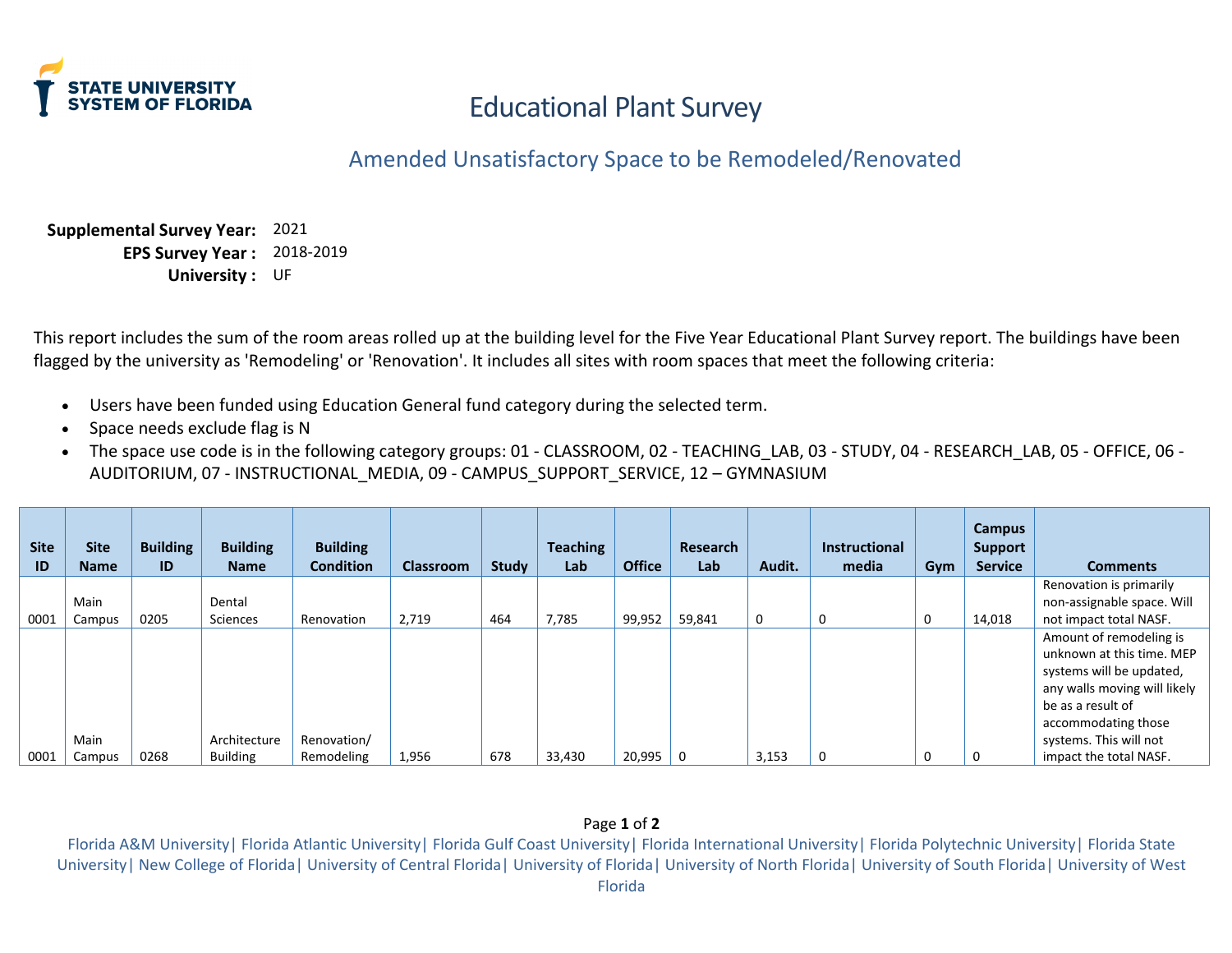

## Amended Projects Under Construction

**Supplemental Survey Year:** 2021 **EPS Survey Year :**  2018-2019 **University :** UF

This report includes the sum of the room areas rolled up at the building level for the Five Year Educational Plant Survey report. The buildings have been flagged by the university as 'Projects Under Construction'. It includes all sites with room spaces that meet the following criteria:

- Users have been funded using Education General fund category during the selected term.
- Space needs exclude flag is N
- The space use code is in the following category groups: 01 CLASSROOM, 02 TEACHING LAB, 03 STUDY, 04 RESEARCH LAB, 05 OFFICE, 06 - AUDITORIUM, 07 - INSTRUCTIONAL\_MEDIA, 09 - CAMPUS\_SUPPORT\_SERVICE, 12 - GYMNASIUM

| <b>Site</b><br>ID | <b>Site Name</b> | <b>Bldg ID</b> | <b>Building</b><br><b>Name</b> | <b>Classroom</b> | <b>Study</b> | <b>Teaching</b><br>Lab | <b>Office</b> | Research<br>Lab | <b>Audit</b><br>orium | <b>Instructional</b><br><b>Media</b> | Gym | <b>Campus</b><br><b>Support</b><br><b>Service</b> | <b>Comments</b>           |
|-------------------|------------------|----------------|--------------------------------|------------------|--------------|------------------------|---------------|-----------------|-----------------------|--------------------------------------|-----|---------------------------------------------------|---------------------------|
|                   |                  |                |                                |                  |              |                        |               |                 |                       |                                      |     |                                                   | The NASF has changed      |
|                   |                  |                |                                |                  |              |                        |               |                 |                       |                                      |     |                                                   | from the                  |
|                   |                  |                | Herbert                        |                  |              |                        |               |                 |                       |                                      |     |                                                   | design/construction       |
|                   |                  |                | Wertheim                       |                  |              |                        |               |                 |                       |                                      |     |                                                   | phase to final completion |
|                   |                  |                | Laboratory for                 |                  |              |                        |               |                 |                       |                                      |     |                                                   | due to change orders and  |
|                   | Main             |                | Engineering                    |                  |              |                        |               |                 |                       |                                      |     |                                                   | enforcement of office     |
| 0001              | Campus           | 0779           | Excellence                     | 0                | 1,628        | 10,073                 | 15,176        | 10,351          |                       | 0                                    |     | 283                                               | sizes from BATS Staff.    |

#### Page **1** of **1**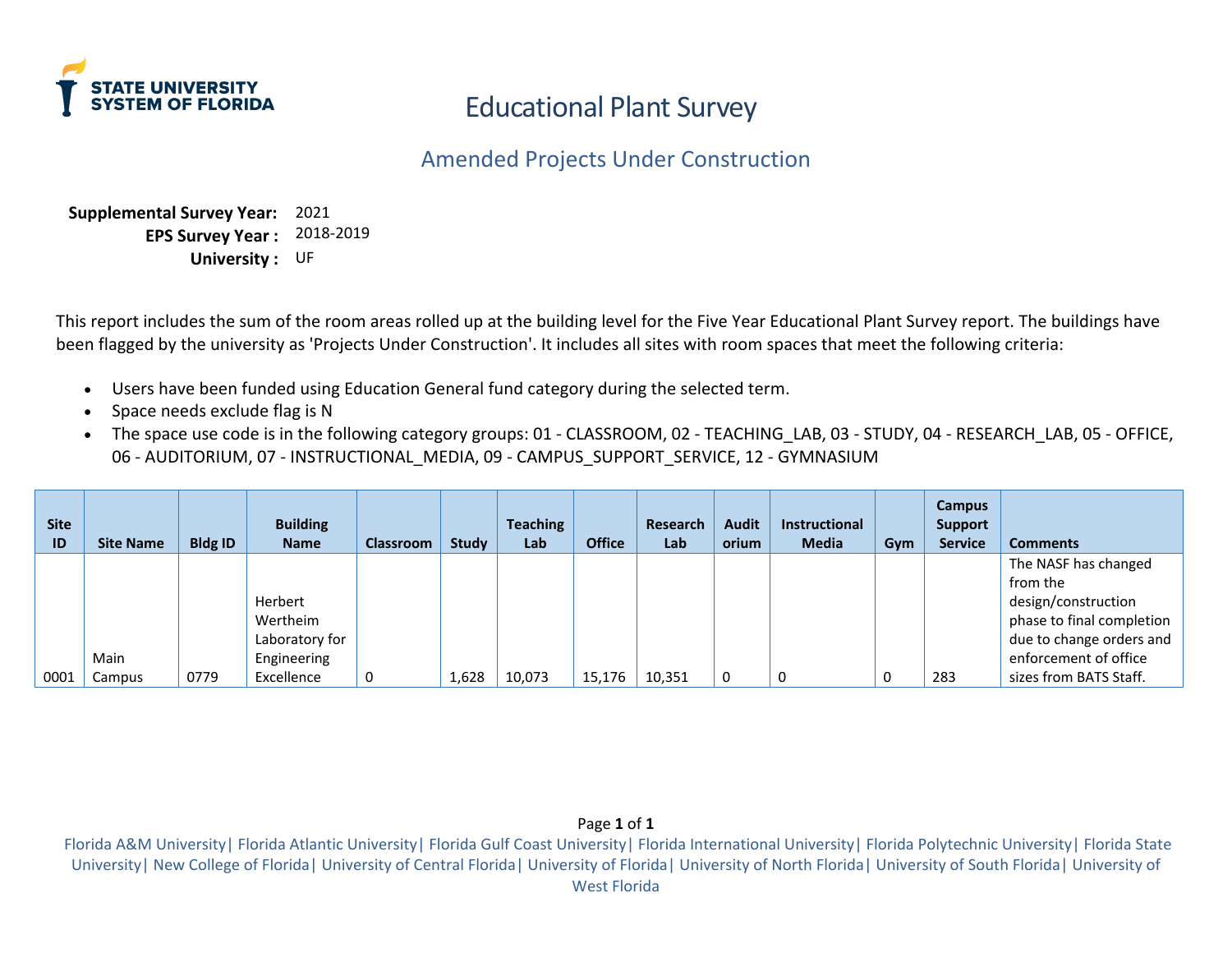

Amended Requested Project for Survey Recommendation

**Supplemental Survey Year:** 2021 **EPS Survey Year :** 2018-2019 **University :** UF **Report Term :** 201801

This report includes the sum of the room areas rolled up at the University level for the Five Year Educational Plant Survey report. It includes all sites with room spaces that meet the following criteria:

- Users have been funded using Education General fund category.
- Space needs exclude flag is N
- The space use code is in the following category groups: 01 CLASSROOM, 02 TEACHING LAB, 03 STUDY, 04 RESEARCH LAB, 05 OFFICE, 06 - AUDITORIUM, 07 - INSTRUCTIONAL\_MEDIA, 09 - CAMPUS\_SUPPORT\_SERVICE, 12 - GYMNASIUM

#### Page **1** of **2**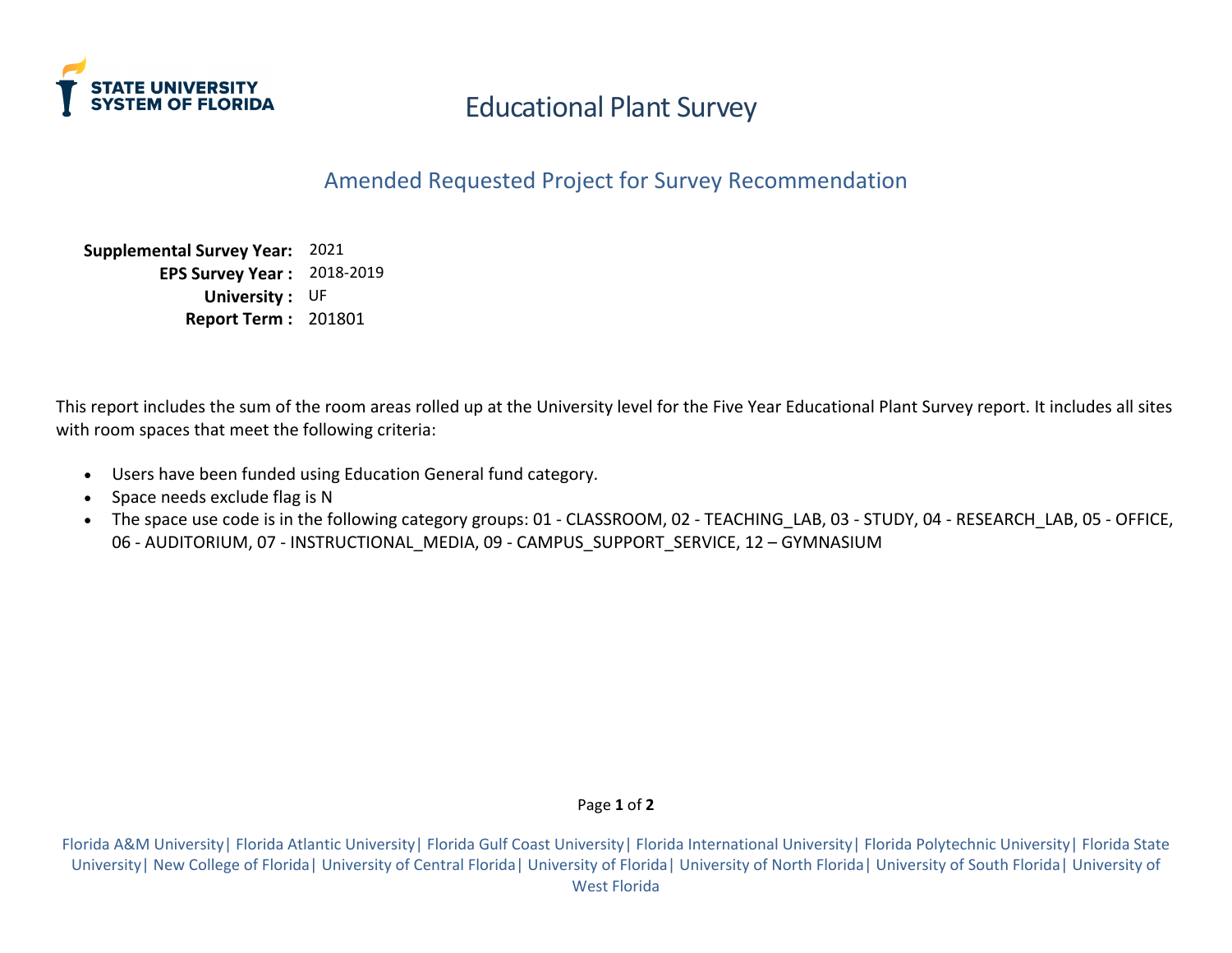

|                               |                  |              | <b>Teaching</b> |                | <b>Research</b> |                   | <b>Instructional</b> |                 | <b>Campus</b><br><b>Support</b> | <b>Total</b> |
|-------------------------------|------------------|--------------|-----------------|----------------|-----------------|-------------------|----------------------|-----------------|---------------------------------|--------------|
| Space type                    | <b>Classroom</b> | <b>Study</b> | Lab             | <b>Office</b>  | Lab             | <b>Auditorium</b> | <b>Media</b>         | Gymnasium       | <b>Service</b>                  | <b>NASF</b>  |
| Net Space needs               | 61,531           | 323,751      | 90,373          | 9,534          | 485,478         | 31,204            | 147,617              | 123,718         | 77,420                          | 1,350,626    |
| Percent of Space<br>needs met | 82%              | 53%          | 78%             | 99%            | 49%             | 63%               | 4%                   | 26%             | 64%                             | 68%          |
| Projects funded for           |                  |              |                 |                |                 |                   |                      |                 |                                 |              |
| Planning                      | $\mathbf{0}$     | $\Omega$     | 9,175           | 44,690         | 36,455          | 400               | 0                    | $\Omega$        | 0                               | 90,720       |
| Net Space needs               | 61,531           | 323,751      | 81,198          | $-35,156$      | 449,023         | 30,804            | 147,617              | 123,718         | 77,420                          | 1,259,906    |
| Percent of Space<br>needs met | 82%              | 53%          | 81%             | 103%           | 53%             | 63%               | 4%                   | 26%             | 64%                             | 70%          |
| <b>New Construction</b>       |                  |              |                 |                |                 |                   |                      |                 |                                 |              |
| Projects                      | 11,000           | 5,000        | 7,000           | $\overline{0}$ | 7,000           | 7,000             | $\underline{0}$      | $\underline{0}$ | $\underline{0}$                 | 37,000       |
| Net Space needs               | 50,531           | 318,751      | 74,198          | $-35,156$      | 442,023         | 23,804            | 147,617              | 123,718         | 77,420                          | 1,222,906    |
| Percent of Space<br>needs met | 85%              | 54%          | 82%             | 103%           | 54%             | 71%               | 4%                   | 26%             | 64%                             | 71%          |
| <b>Remodeling Projects</b>    | 1,956            | 678          | 33,430          | 20,995         | $\overline{0}$  | 3,153             | $\overline{0}$       | $\overline{0}$  | $\overline{0}$                  | 60,212       |
| Net Space needs               | 50,531           | 318,751      | 74,198          | $-35,156$      | 442,023         | 23,804            | 147,617              | 123,718         | 77,420                          | 1,222,906    |
| Percent of Space<br>needs met | 85%              | 53%          | 82%             | 103%           | 53%             | 71%               | 4%                   | 26%             | 64%                             | 71%          |
| <b>Renovation Projects</b>    | 4,675            | 1,142        | 41,215          | 120,947        | 59,841          | 3,153             | $\overline{0}$       | $\overline{0}$  | 14,018                          | 244,991      |
| Net Space needs               | 50,531           | 318,751      | 74,198          | $-35,156$      | 442,023         | 23,804            | 147,617              | 123,718         | 77,420                          | 1,222,906    |
| Percent of Space<br>needs met | 85%              | 53%          | 82%             | 103%           | 53%             | 71%               | 4%                   | 26%             | 64%                             | 71%          |

#### Page **2** of **2**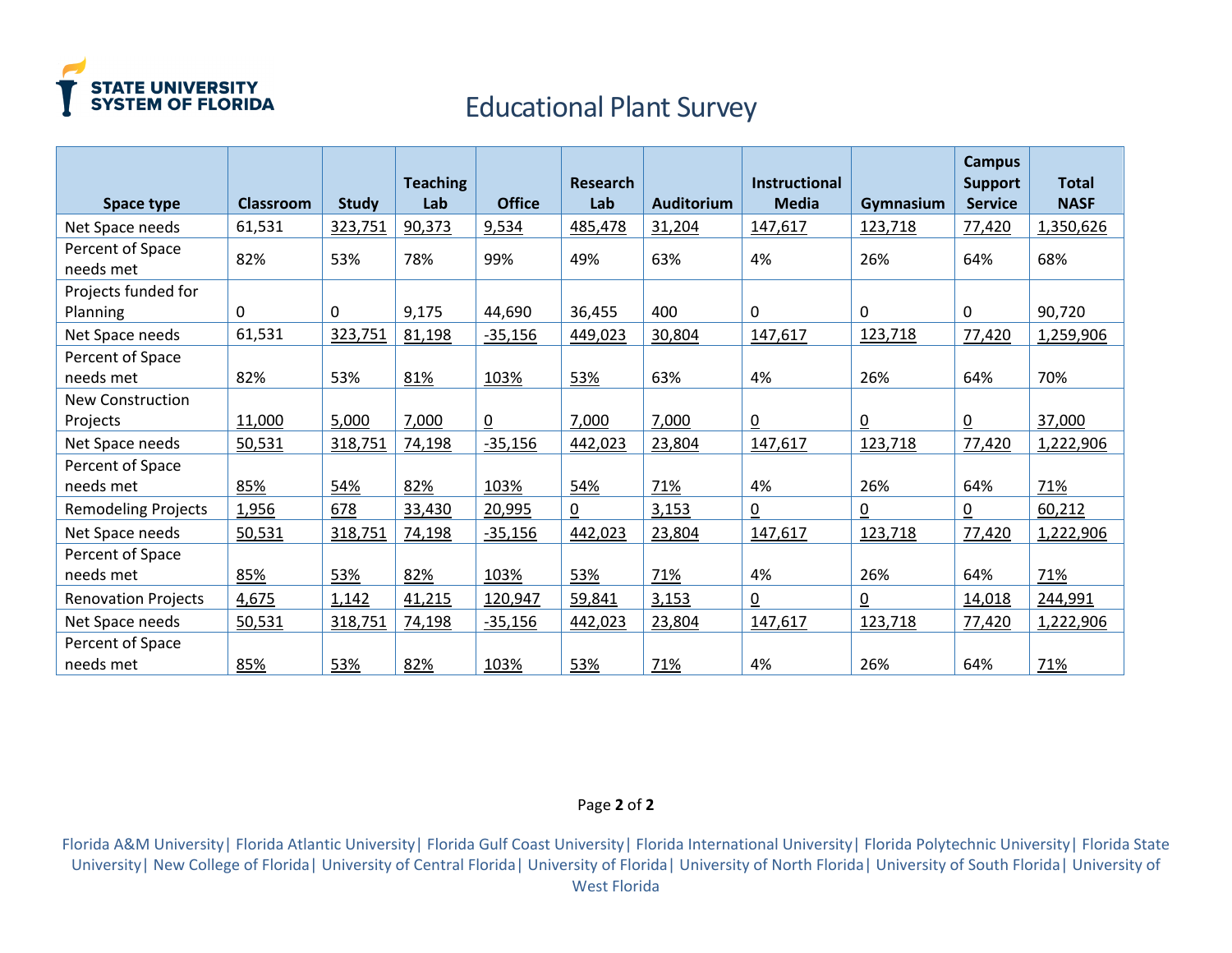

Amended New Construction Projects

**Supplemental Survey Year:** 2021 **EPS Survey Year :** 2018-2019 **University :** UF

This report includes the sum of the room areas rolled up at the building level for the Five Year Educational Plant Survey report. The buildings are 'New Construction Projects'. It includes all sites with room spaces that meet the following criteria:

- Users have been funded using Education General fund category during the selected term.
- Space needs exclude flag is N
- The space use code is in the following category groups: 01 CLASSROOM, 02 TEACHING LAB, 03 STUDY, 04 RESEARCH LAB, 05 OFFICE, 06 - AUDITORIUM, 07 - INSTRUCTIONAL MEDIA, 09 - CAMPUS SUPPORT SERVICE, 12 – GYMNASIUM

| <b>Site</b><br>ID | <b>Bldg</b><br><b>ID</b> | <b>Building</b><br><b>Name</b> | <b>Classroom</b> | <b>Teaching</b><br>Lab | Study | Research<br>Lab | <b>Office</b> | Gymnasium | Instructional<br><b>Media</b> | <b>Auditorium</b> | <b>Campus</b><br><b>Support</b><br><b>Service</b> | Comments |
|-------------------|--------------------------|--------------------------------|------------------|------------------------|-------|-----------------|---------------|-----------|-------------------------------|-------------------|---------------------------------------------------|----------|
|                   |                          | <b>DCP</b>                     |                  |                        |       |                 |               |           |                               |                   |                                                   |          |
| 0001              | 0235                     | Collaboratory                  | 11,000           | 7,000                  | 5,000 | 7,000           | 0             |           |                               | 7,000             |                                                   |          |

#### Page **1** of **1**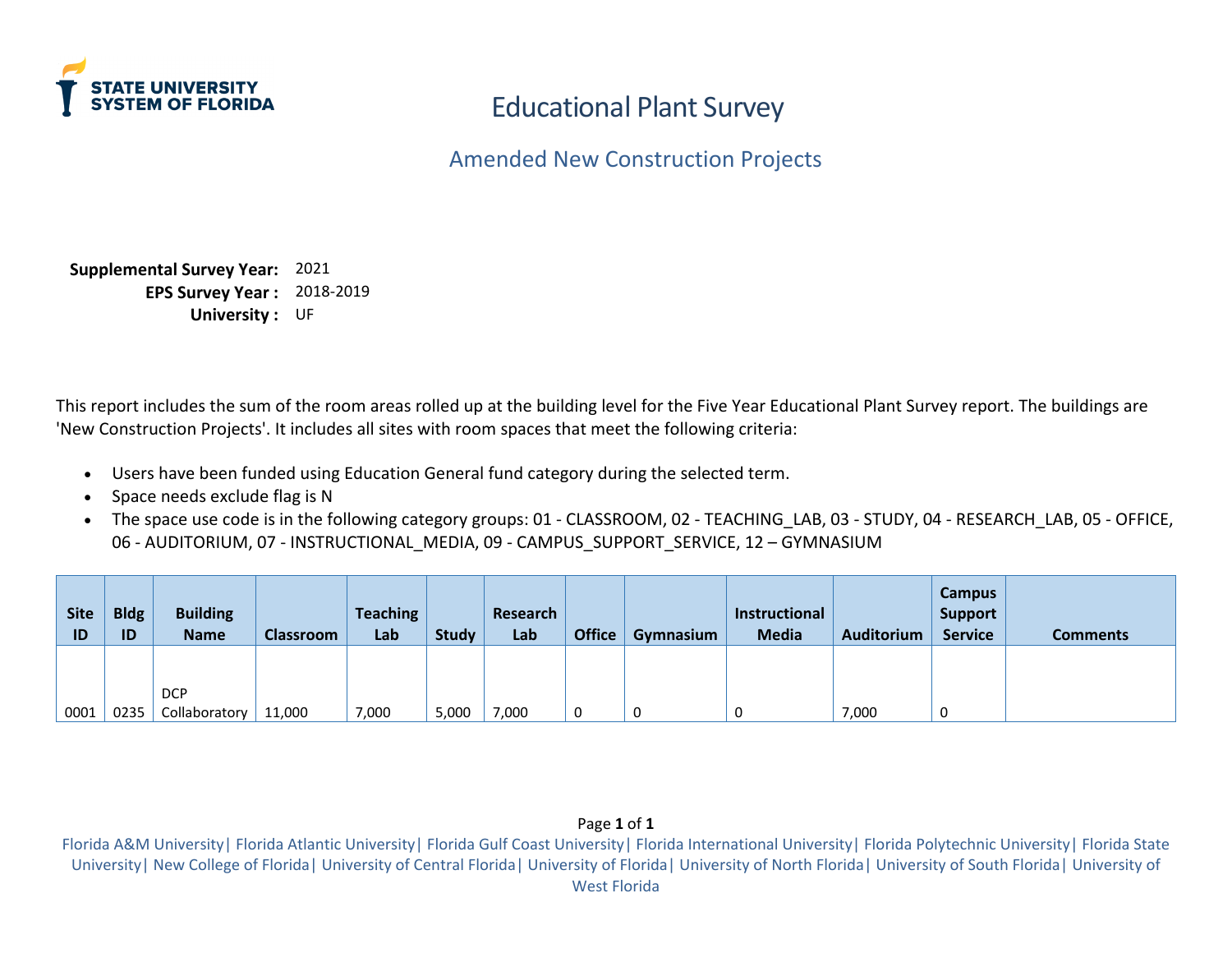

Amended Remodeling Projects

**Supplemental Survey Year:** 2021 **EPS Survey Year :** 2018-2019 **University :** UF

This report includes the sum of the room areas rolled up at the building level for the Five Year Educational Plant Survey report. The buildings have been flagged by the University as 'Remodeling'. It includes all sites with room spaces that meet the following criteria:

- Users have been funded using Education General fund category during the selected term.
- Space needs exclude flag is N
- The space use code is in the following category groups: 01 CLASSROOM, 02 TEACHING\_LAB, 03 STUDY, 04 RESEARCH\_LAB, 05 OFFICE, 06 - AUDITORIUM, 07 - INSTRUCTIONAL MEDIA, 09 - CAMPUS SUPPORT SERVICE, 12 - GYMNASIUM

| Site ID | <b>Building</b><br>ID | <b>Building</b><br><b>Name</b> | <b>Space</b><br><b>Type</b> | <b>Classroom</b> | <b>Teaching</b><br>Lab | <b>Study</b> | Research<br>Lab | <b>Office</b> | Auditoriu<br>m | <b>Instructional</b><br><b>Media</b> | Gym | <b>Campus</b><br><b>Support</b><br><b>Service</b> | <b>Comment</b>  |
|---------|-----------------------|--------------------------------|-----------------------------|------------------|------------------------|--------------|-----------------|---------------|----------------|--------------------------------------|-----|---------------------------------------------------|-----------------|
|         |                       |                                |                             |                  |                        |              |                 |               |                |                                      |     |                                                   | Reallocation of |
|         |                       |                                |                             |                  |                        |              |                 |               |                |                                      |     |                                                   | space TBD.      |
|         |                       |                                |                             |                  |                        |              |                 |               |                |                                      |     |                                                   | Remodel will    |
|         |                       |                                |                             |                  |                        |              |                 |               |                |                                      |     |                                                   | not impact      |
| 0001    | 0268                  | Architecture                   | Remodel                     | 1,956            | 33,430                 | 678          |                 | 20,995        | 3,153          | 0                                    | 0   |                                                   | total NASF.     |

## Page **1** of **1**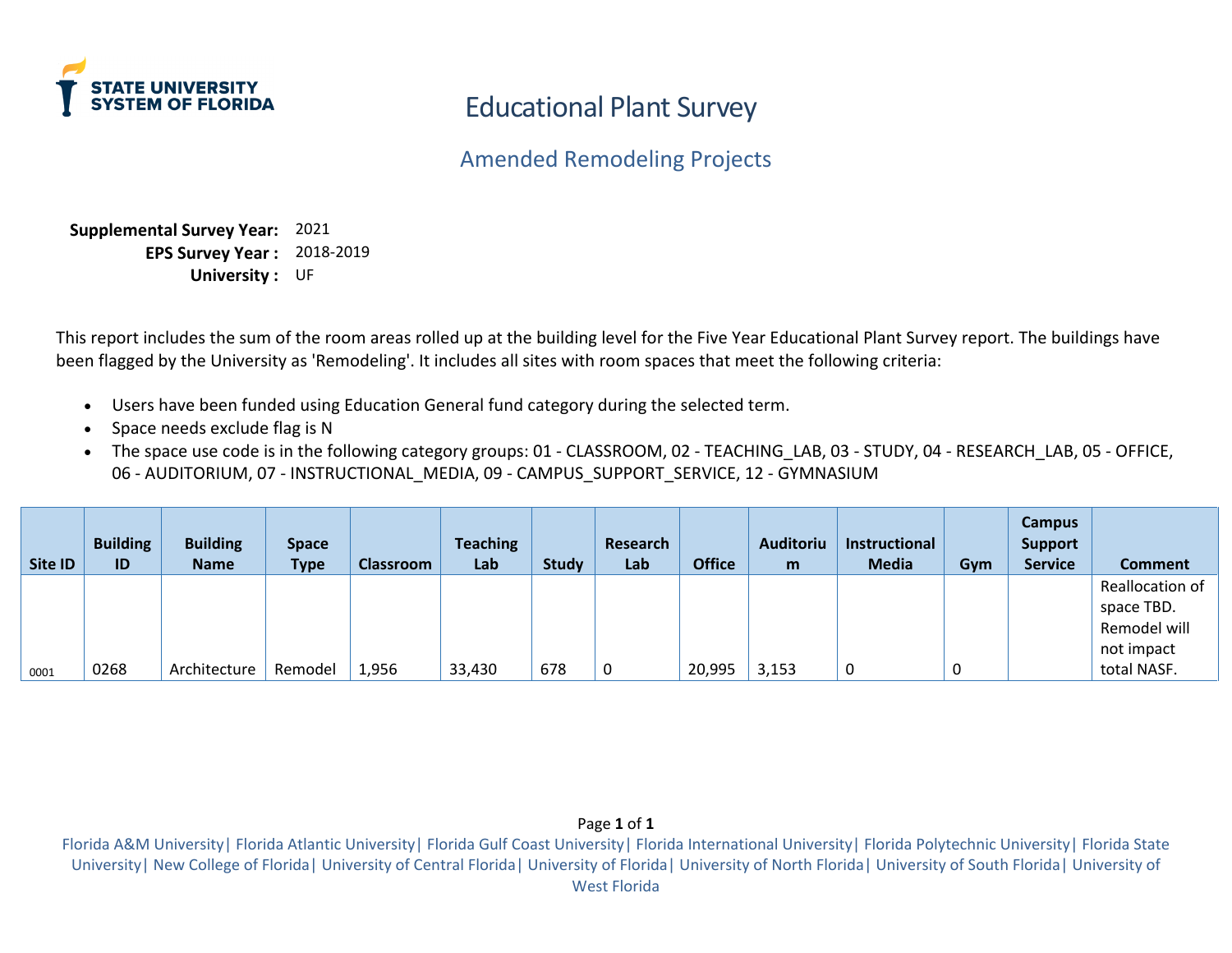

Amended Renovation Projects

**Supplemental Survey Year:** 2021 **EPS Survey Year :** 2018-2019 **University :** UF

This report includes the sum of the room areas rolled up at the building level for the Five Year Educational Plant Survey report. The buildings have been flagged by the University as 'Renovation'. It includes all sites with room spaces that meet the following criteria:

- Users have been funded using Education General fund category during the selected term.
- Space needs exclude flag is N
- The space use code is in the following category groups: 01 CLASSROOM, 02 TEACHING\_LAB, 03 STUDY, 04 RESEARCH\_LAB, 05 OFFICE, 06 - AUDITORIUM, 07 - INSTRUCTIONAL MEDIA, 09 - CAMPUS SUPPORT SERVICE, 12 - GYMNASIUM

| <b>Site</b><br>ID | <b>Building</b><br>ID | <b>Building</b><br><b>Name</b> | <b>Classroom</b> | <b>Teaching</b><br>Lab | <b>Study</b> | <b>Research</b><br>Lab | <b>Office</b> | Audit. | <b>Instructional</b><br><b>Media</b> | Gym | <b>Campus</b><br><b>Support</b><br><b>Service</b> | <b>Comment</b>     |
|-------------------|-----------------------|--------------------------------|------------------|------------------------|--------------|------------------------|---------------|--------|--------------------------------------|-----|---------------------------------------------------|--------------------|
|                   |                       |                                |                  |                        |              |                        |               |        |                                      |     |                                                   | Mostly non-        |
|                   |                       | Dental                         |                  |                        |              |                        |               |        |                                      |     |                                                   | assignable space   |
| 0001              | 0205                  | Science                        | 2,719            | 7,785                  | 464          | 59,841                 | 99,952        | 0      | 0                                    | U   | 14,018                                            | getting renovated. |
|                   |                       | Architecture                   |                  |                        |              |                        |               |        |                                      |     |                                                   |                    |
| 0001              | 0628                  | Bldg.                          | 1,956            | 33,430                 | 678          | 0                      | 20,995        | 3,153  | 0                                    |     | 0                                                 |                    |

#### Page **1** of **1**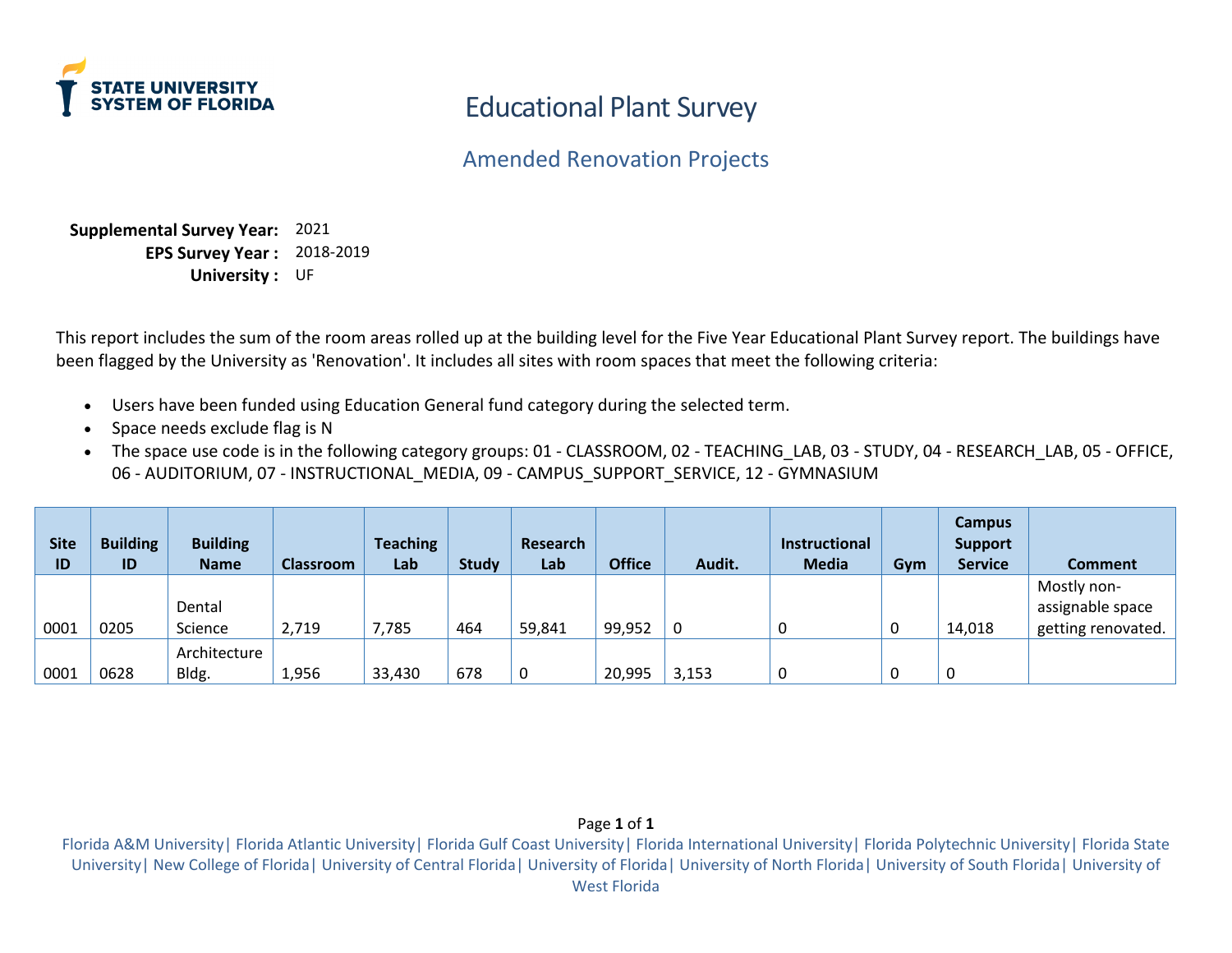University of Florida **Needs Assessment Date:** April 24, 2019. **Supplemental Survey Date**: July 20, 2021.

**2019 Survey Team Members:** Robin Anderson, Team Leader (UWF), Kenneth Ogletree (BOG), Felcy Gabriel (BOG), Kristine Azzato (BOG), Mary Mory (UNF), Takeidra Nelson (FAMU), Krystie Corbitt (FGCU), Christy Miranda (UCF)

**2021 Supplemental Survey Team Members:** Robin Anderson, Team Leader (UWF), Kenneth Ogletree (BOG), Felcy Gabriel (BOG), Kristine Azzato (BOG), Christy Miranda (UCF)

## **General Recommendations:**

**(This language has been added since the 2019 survey as a result of subsequent legislative action.)**

- 1.1 All projects authorized pursuant to section 1011.45(3)(b), Florida Statutes, are survey recommended, including completion of a renovation, repair, or maintenance project that is consistent with the provisions of section 1013.64(1), Florida Statutes, up to \$5 million per project and replacement of a minor facility that does not exceed 10,000 gross square feet in size and up to \$2 million.
- 1.2 Projects authorized pursuant to section 1011.45(3)(c), Florida Statutes are survey recommended, including a remodeling or infrastructure project, up to \$10 million per project.

## **Site Improvements Recommendations:**

2.1 Land Acquisition – Not Applicable

2.2 Landscaping and Site Improvements – This is a recommendation to continue landscaping and site improvements consistent with the adopted Campus Master Plan.

2.3 Utility Infrastructure – This is a recommendation for items in the categories of chilled water, controls, electrical distributions, storm sewer, sanitary sewer, telecommunications, energy management control systems, irrigation, water distribution, steam equipment and distribution and roads. These projects consist of improvements, extensions, modifications, and additions to the major utility systems consistent with the adopted Campus Master Plan.

- 2.3.1 New Electrical Interconnect and Substation Distribution
- 2.3.2 New Cooling and Heating Plant (CHP) and Infrastructure
- 2.3.3 Campus Wide Safety and Security Infrastructure Improvements

## **Remodeling:**

**Definition:** 1013.01(17) Florida Statutes, the changing of existing facilities by rearrangement of spaces and their use and includes, but is not limited to, the conversion of two classrooms to a science laboratory or the conversion of a closed plan arrangement to an open plan configuration.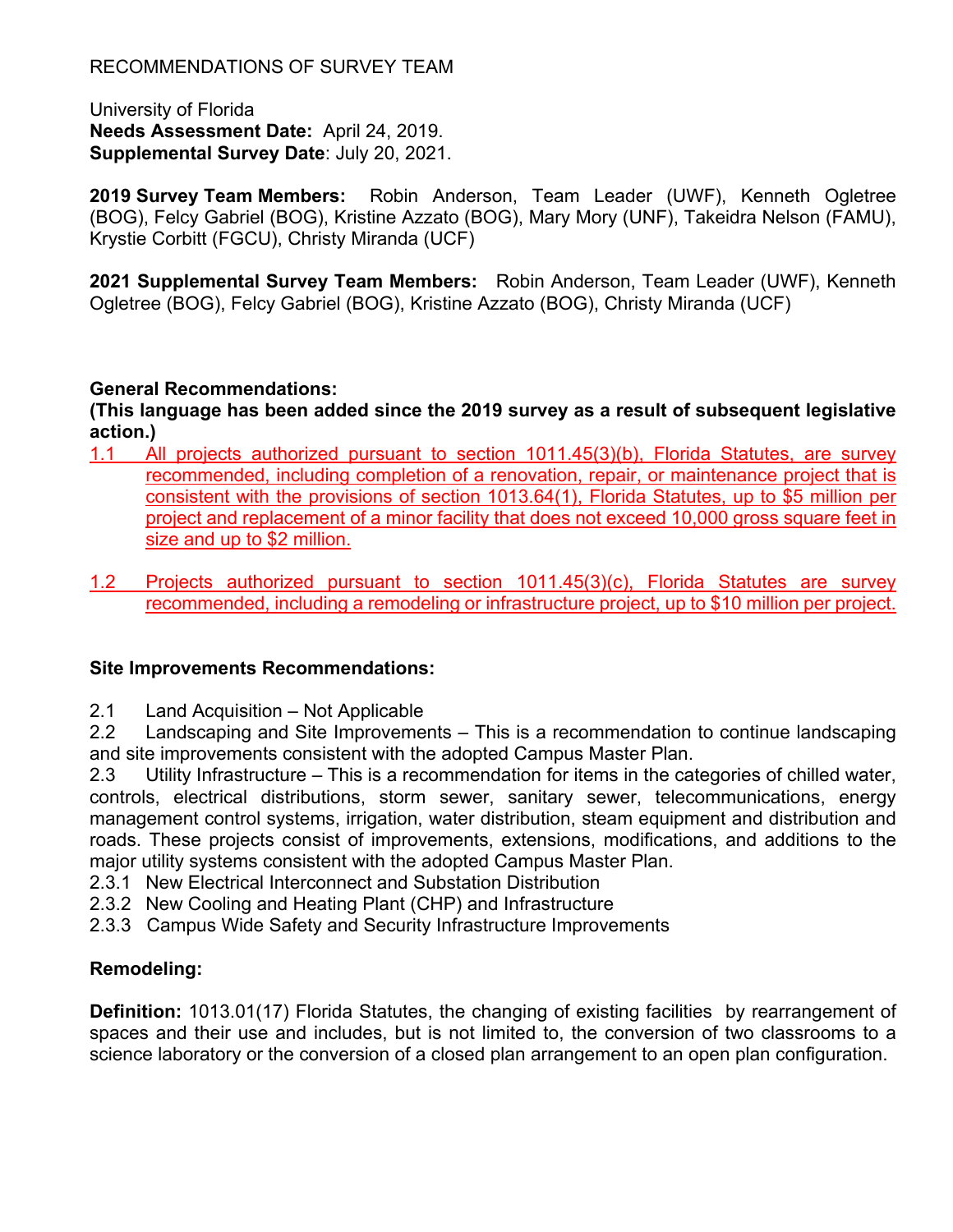## 2.1 Not Applicable

- 3.1 Architecture Building (Bldg. No. 0268; Site No. 0001)- Any remodeling will be a consequence of building system upgrades. The total NASF will not be impacted.
- 3.2 Dental Sciences Building (Bldg. No. 0205; Site No. 0001)- Any remodeling will be a consequence of building system upgrades. The total NASF will not be impacted.

## **Renovation Recommendations:**

**Definition:** 1013.01(18) Florida Statutes, the rejuvenation or upgrading of existing facilities by installation or replacement of materials and equipment and includes, but is not limited to, interior or exterior reconditioning of facilities and spaces; air conditioning, heating, or ventilating equipment; fire alarm systems; emergency lighting; electrical systems; and complete roofing or roof replacement, including replacement of membrane or structure.

## 4.1 Architecture Building-(Bldg. No. 0268; Site No. 0001)

- a) HVAC Replacement
- b) Windows Replacement
- c) Stairwell Upgrades
- d) Fire Alarm System Replacement
- e) Emergency Lighting Replacement
- f) Electrical System Replacement
- g) Interior Reconditioning
- h) Exterior Reconditioning
- 4.2 Dental Sciences Building (Bldg. No. 0205; Site No. 0001)
	- a) HVAC Replacement
	- b) Windows Replacement
	- c) Stairwell Upgrades
	- d) Fire Alarm System Replacement
	- e) Emergency Lighting Replacement
	- f) Electrical System Replacement
	- g) Interior Reconditioning
	- h) Exterior Reconditioning
	- i) Roof Replacement
- 4.3 Emergency Operation Center (Bldg. No. 0132 Centrex; Site No. 0001)
- 4.4 McGuire Center (Bldg. No. 0341) and Powell Hall/Florida Natural History Museum (Bldg. No. 0308; Site No. 0001)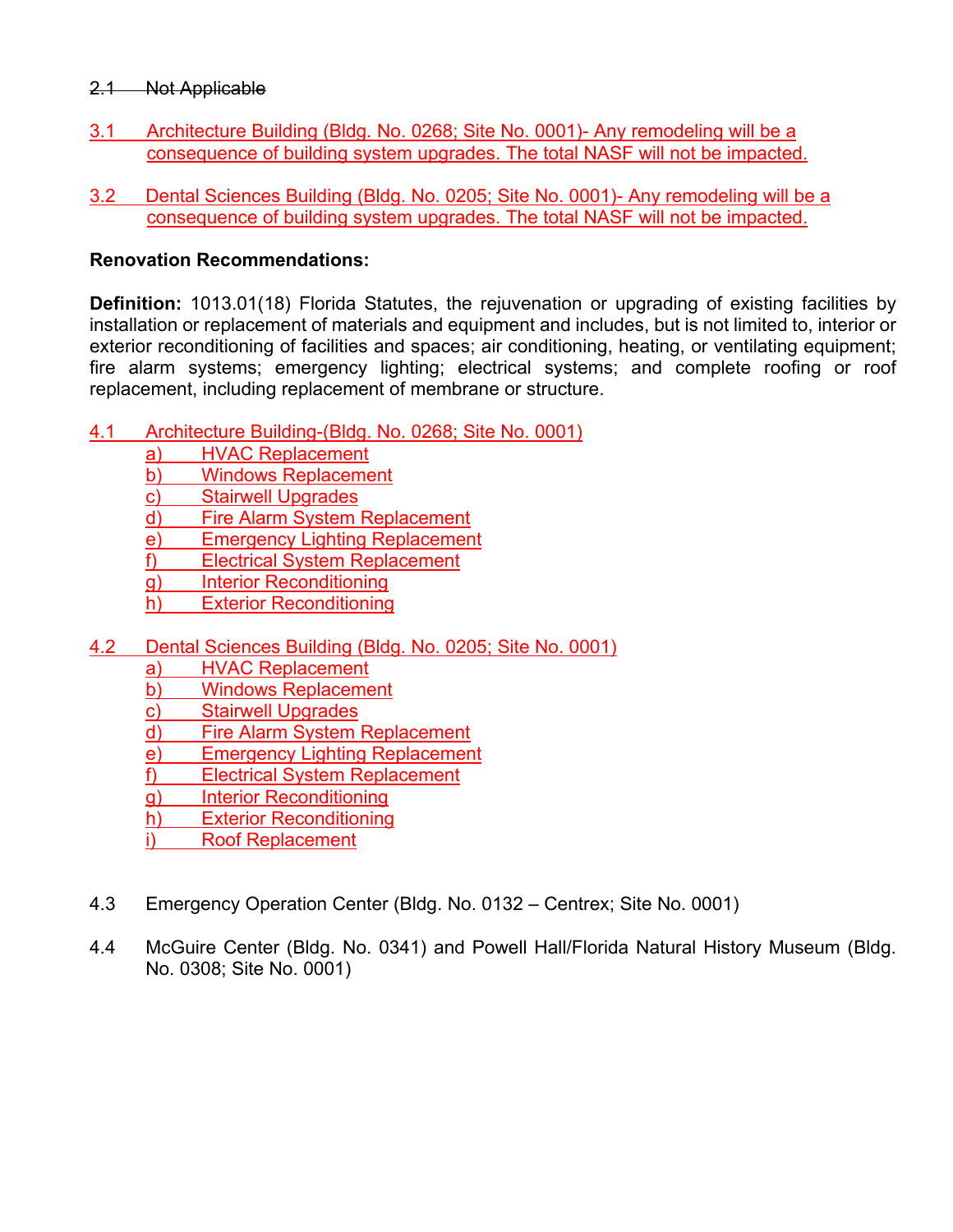## **Continuing Survey Recommendation:**

This project was survey recommended and partially funded through legislative appropriations during the previous survey cycle, however, its funding has not yet been completed. This is a recommendation for continued funding for this project.

5.1 Data Science and Information Technology (DSIT). 90,720 NASF is the portion of the project requested from the state. The total project is 143,425 NASF.

## **New Construction Recommendations:**

New construction recommendations are in accordance with the presented net square footage and as described in the Form B. The following projects are recommended:

Site 0001

6.1 Design, Construction, and Planning (DCP) Collaboratory (Bldg. No. 0235) - 37,000 NASF: 11,000 NASF Classroom, 5,000 NASF Study, 7,000 NASF Teaching Lab, 7,000 Research Lab, 7,000 Auditorium.

- 6.2 Music Building 67,350 NASF: 4,000 NASF Study, 26,725 NASF Teaching Lab, 18,000 NASF Office, 17,000 NASF Auditorium, 1,200 NASF Campus Support Service.
- 6.3 Utility Plant 1,944 NASF: 1,944 Office

Site 0001 – Excluded from the Form B Calculation

6.4 Florida Natural History Museum Addition – 26,650 NASF: this project will not have any square footage that will impact the Form B.

Site 1801 – Excluded from the Form B Calculation

6.5 Whitney Center for Marine Animal Health Lab Building – 24,000 NASF : this project will not have any square footage that will impact the Form B.

## **Demolition Recommendations**:

Demolition recommendations are for buildings over \$1M.

- 7.1 Bldg. No. 0473 Lacy Rabon Chilled Water Plant 3,075 NASF
- 7.2 Bldg. No. 0117 Music Building 33,358 NASF
- 7.3 Bldg. No. 0856 Earle B. Phelps Lab 5,422 NASF
- 7.4 Bldg. No. 0027 Public Safety 1,976 NASF
- 7.5 Bldg. No. 1056 SE Chilled Water Plant 18,894 GSF